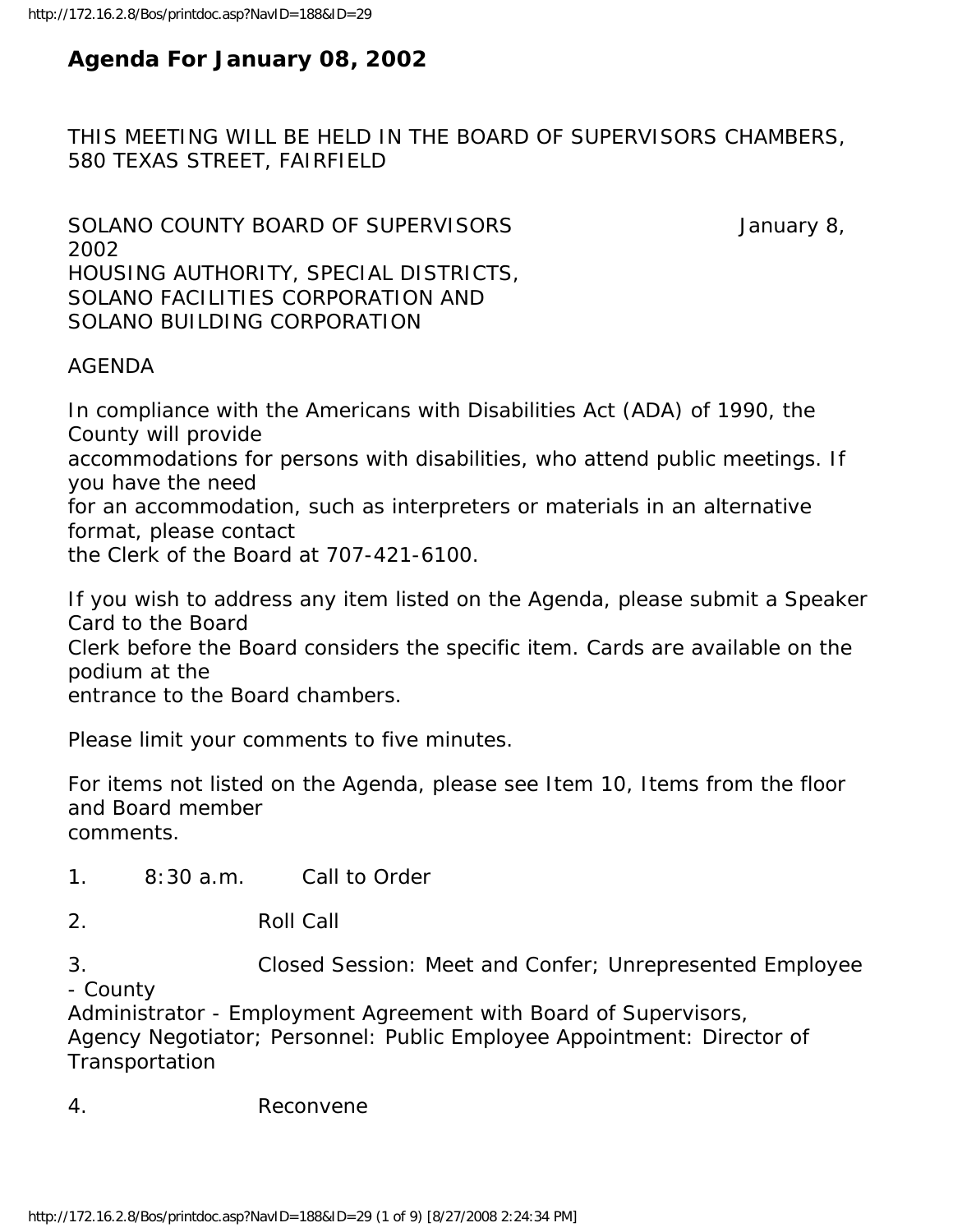- 5. Report of Action in Closed Session (if applicable):
- 6. Salute to the Flag and a Moment of Silence:
- 7. Reorganization of the Board of Supervisors
- a. Nomination and election of Chair
- b. Nomination and election of Vice-Chair
- c. Remarks of incoming Chair and other Supervisors
- 8. Presentations:

A) Sheriff/Coroner/Public Administrator:

Approval of a resolution and plaque for presentation to James E. O'Brien, Chief Coroner, for over 29 years of service to Solano County (Supervisorial District 1)

B) Environmental Management:

Approval of a resolution of commendation for presentation to Richard L. "Dick" Miller, Plan Check Engineer, for 5 years of distinguished service to Solano County

C) County Administrator:

Approve the appointment and introduce Charlie A. Jones, Jr. as Solano County Director of Transportation effective January 14, 2002

- 9. Break for Informal Reception Foyer Area
- 10. Items from the floor and Board member comments

This is your opportunity to address the Board on a matter not listed on the Agenda, but it must be within the subject matter jurisdiction of the Board. Please submit a Speaker Card before the first speaker is called and limit your comments to five minutes.

- 11. Additions to or Deletions from the Agenda
- 12. Approval of the Agenda
- 13. Approval of Consent Calendar

The Board considers all matters listed under the Consent Calendar to be routine and will adopt them in one motion. There will be no discussion on these items before the Board votes on the motion unless Board members, staff or the public request specific items be discussed and/or removed from the Consent Calendar. If you wish to address specific items on the Consent Calendar, please submit a Speaker Card before the Board takes action on the Consent Calendar and appropriately limit your comments to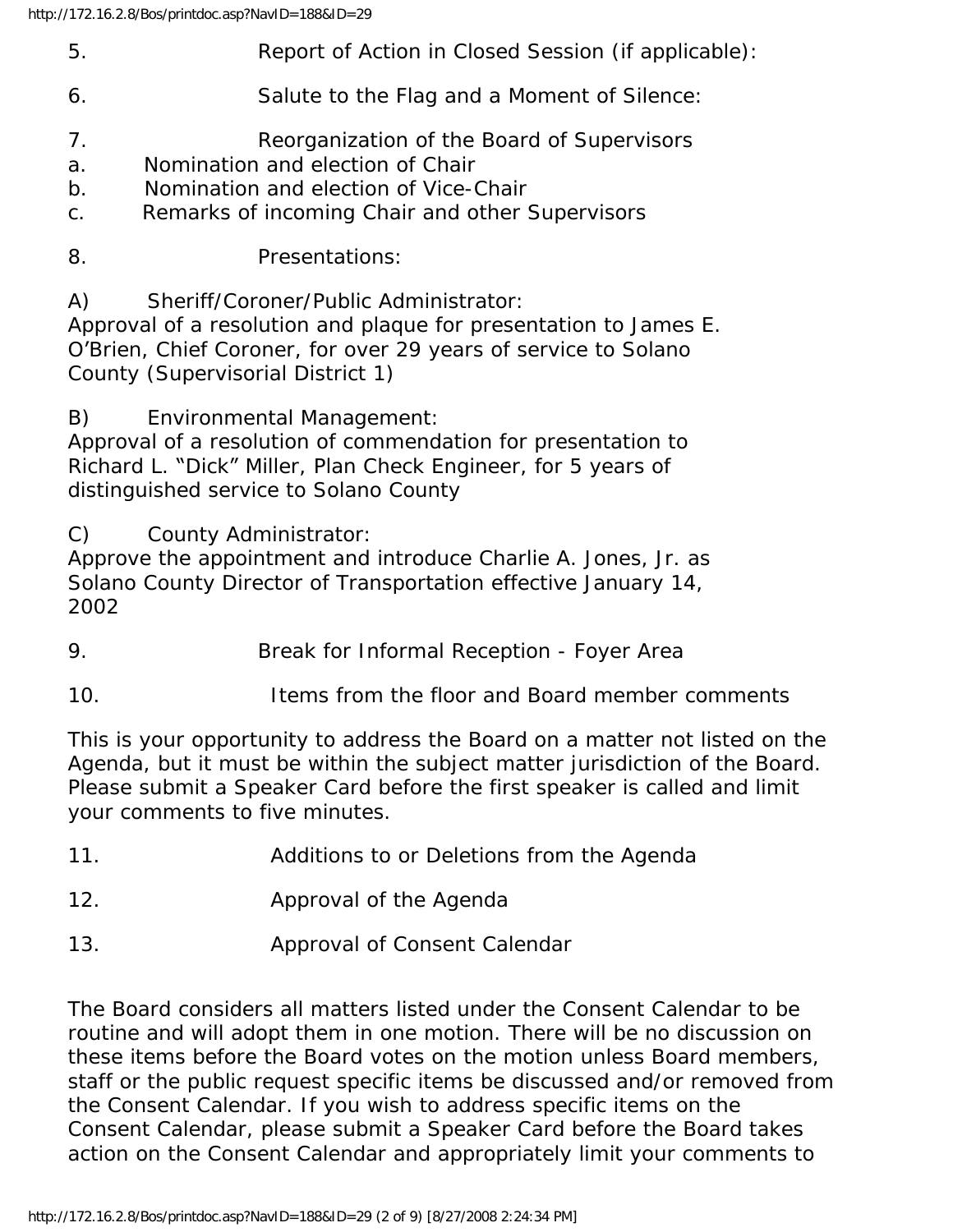five minutes.

### CONSENT CALENDAR

#### GENERAL GOVERNMENT

14. Clerk of the Board of Supervisors: Approval of Minutes: Board of Supervisors December 4, 2001 Board of Supervisors December 11, 2001 Solano County Building Corporation December 11, 2001

15. Human Resources:

A) Adoption of a resolution approving the In Home Supportive Services (IHSS)

Employer-Employee Relations Policy

B) Adoption of a resolution amending the Alphabetical Listing of Classes and

Salaries to reflect the new titles and approximate monthly salary range of: Planner

(Entry/Assistant) \$2,937-3,571; Planner (Journey/Associate) \$3,673 - 4,465; Civil

Engineer-Environmental (Entry) \$3,582 - 4,354; Civil Engineer-Environmental \$4,778 - 5,807; Civil Engineer-Plan Check \$4,778 - 5,807; Adoption of a

resolution amending the Department of Environmental Management Allocation List for the classifications of Planner (Entry) to Planner (Entry/Assistant); and Planner to Planner (Journey/Associate); Environmental Engineer to Civil

Engineer - Environmental; Plan Check Engineer to Civil Engineer - Plan Check (no financial impact)

C) Adoption of a resolution amending the Allocation List for the Auditor-**Controller** 

Department to designate two (2) of the currently allocated eight (8) Accounting

Clerk II positions as "Confidential" (budget impact for remainder of FY2001/02 approximately \$382)

16. General Services:

A) Approval of an agreement with PETDATA, Inc. to provide animal license processing services for the period of February 1, 2002 through January 31, 2003 at

a fee of \$3.25 per license processed

B) Approval to accept a \$40,000 grant from the Thornton S. Glide, Jr. and Katrina D.

Glide Foundation of Davis, California for the construction of Working Dog kennels at the Solano County Animal Shelter; approval of an appropriation transfer in the amount of \$40,000 from Unanticipated Revenue (4/5 vote required)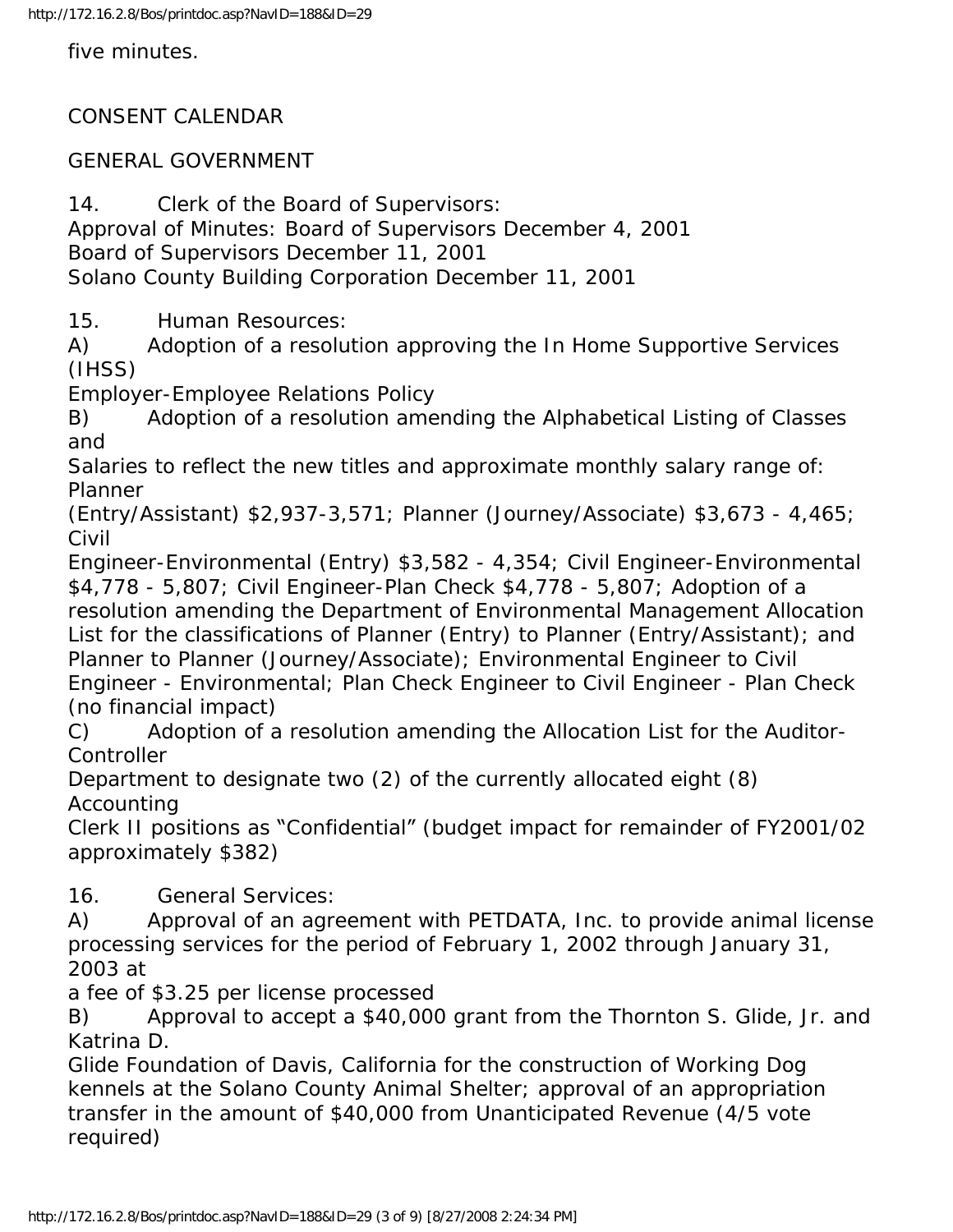C) Approval of a five-year lease agreement with A.J. Higgins Company, Inc. and Al

Ross Victory Store, Inc. at a lease cost of \$24,144 for the first full year to provide

office space at 400 Santa Clara Street, Vallejo for the County's District Attorney

Family Support function (all funding included in FY2001/02 DA/FSD budget)

HEALTH AND SOCIAL SERVICES:

17. Health and Social Services:

Second reading for adoption of an ordinance establishing the Solano County In-Home

Supportive Services Public Authority

CRIMINAL JUSTICE:

18. District Attorney:

Approval of an appropriation transfer in the amount of \$326,950 from DA Family

Support Contingencies for the purpose of returning unearned excess Child Support

Incentive Funds to the State (4/5 vote required)

LAND USE/TRANSPORTATION

19. Transportation:

A) Approval of a Notice of Completion for the Sikes Road Paving Project completed

by Vintage Paving Company, Inc. at a final cost of \$174,339

B) Approval of a Notice of Completion for the Vallejo Sidewalk Rehabilitation

Project, Phase 2 completed by Hess Construction Company, Inc. for a final cost of

\$126,663

20. Environmental Management:

A) Second reading for adoption of an ordinance amending Chapter 28 of the Solano

County Code (Zoning Ordinance) to exempt the pending use permit applications

from new development standards applicable to institutional land uses

B) Adoption of a resolution extending the abandoned vehicle abatement program

until April 2012 and authorizing the Solano Transportation Authority to act as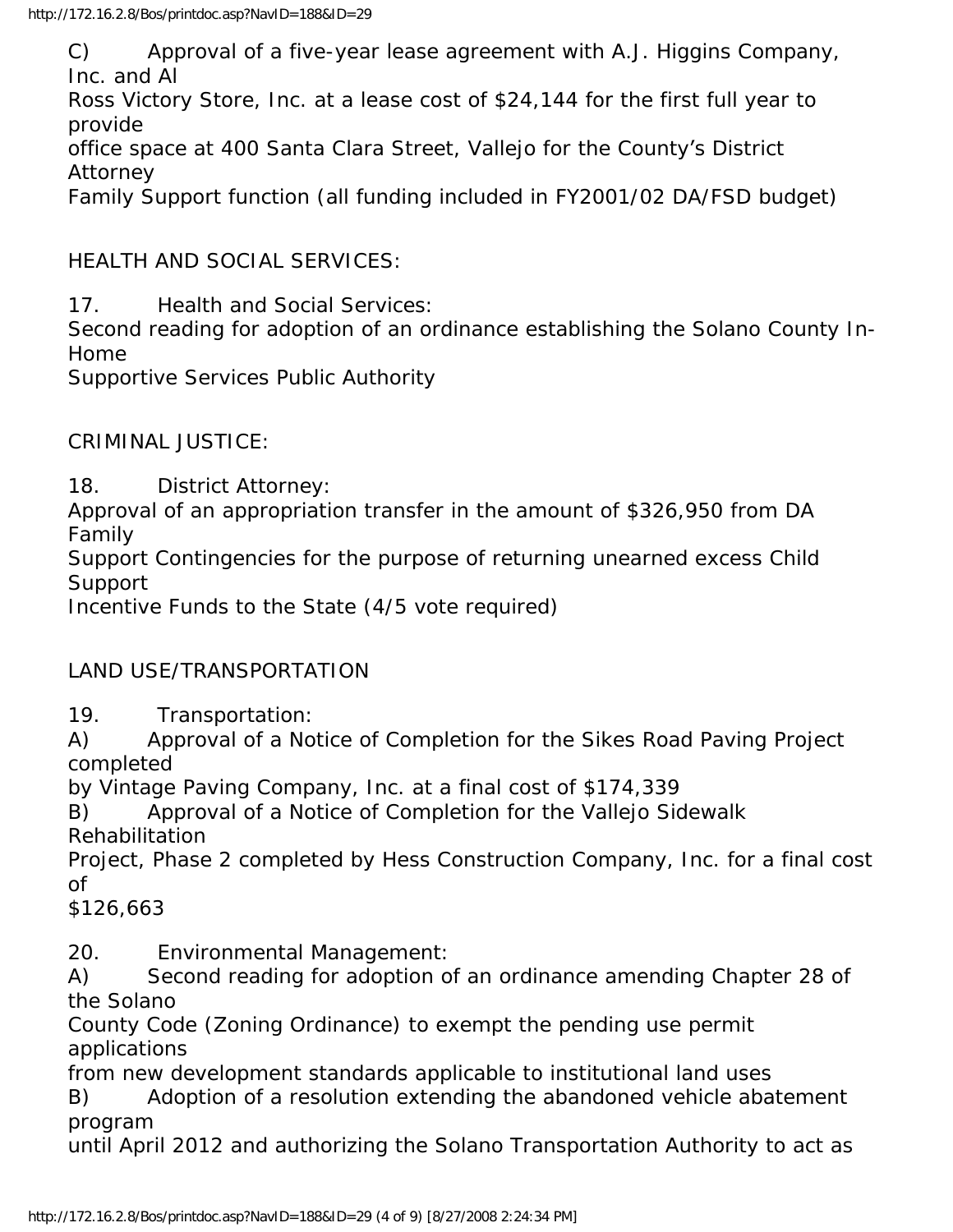### the

Abandoned Vehicle Abatement Service Authority (4/5 vote required)

### OTHER:

21. Library:

Approval to accept Proposition 10 grant funding in the amount of \$83,910 for the Solano

County Library's expansion of the Reach Out and Read (ROR) pediatric literacy program;

approval of an appropriation transfer in the amount of \$83,910 from Unanticipated

Revenue for books, contractual services and related program activities (4/5 vote required)

## SCHEDULED CALENDAR

22. Rescheduled Consent Items: (Items pulled from Consent Calendar above)

- -
- -

GENERAL GOVERNMENT

23. Board of Supervisors:

A) Consider approval of a resolution affirming Solano County's support of and

participation in the NAACP 2002 Program in Vallejo on January 21, 2002 recognizing Dr. Martin Luther King, Jr. Day (Supervisor Kondylis)

B) Consideration of Board of Supervisor's Appointments to various boards and

commissions for 2002

24. County Administrator:

A) Receive a status report on legislation of importance to Solano County and take

action as recommended

B) Presentation of the 2001 Solano County Annual Report

C) Consider adoption of a resolution authorizing the submittal of an application to

the State Department of Parks and Recreation for a local assistance grant in the

amount of \$100,000 for the relocation of the Fairfield Girl Scout House

# HEALTH AND SOCIAL SERVICES: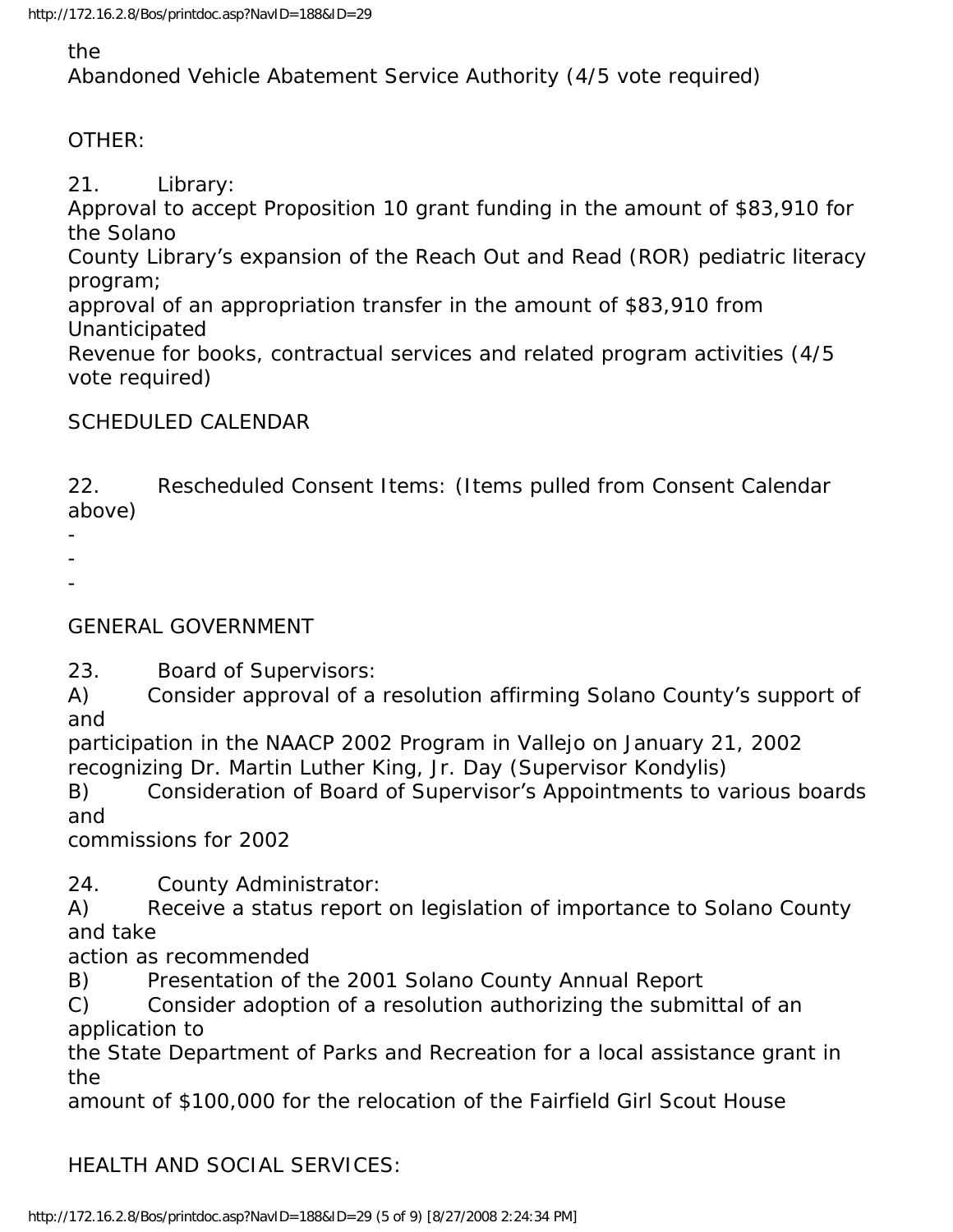25. Health and Social Services:

Consider continuing the Family Winter Shelter Program through March 2002 and serving

more homeless Solano Families by: increasing the total Family Winter Shelter Program

budget from \$350,000 to \$700,000 using CalWORKs funding and authorizing an increase

in the contract amount for the Fairfield/Suisun Community Action Agency from \$85,000

to \$170,000

CRIMINAL JUSTICE:

26. District Attorney:

Consider adoption of a resolution amending the Allocation List in the District Attorney's

Criminal Division to add 1.0 FTE Deputy District Attorney to implement the North Bay

High Tech Crimes Task Force grant program; approval of an appropriation transfer from

Unanticipated Revenue from the State Office of Criminal Justice Planning in the amount

of \$76,597 (4/5 vote required)

# LAND USE/TRANSPORTATION:

27. Environmental Management:

Consider authorization to amend the existing conservation easement held by the County

and the City of Fairfield for property adjacent to Rancho Solano, owned by Mr. William

L. Smith, Jr.

OTHER: None

### MISCELLANEOUS ITEMS

28. Appointments/Resignations to Boards and Commissions:

A) Board of Supervisors:

Reappointment of Kim Stafford to the Solano County Civil Service **Commission** 

B) Solano County Children's Network /Solano County Child Abuse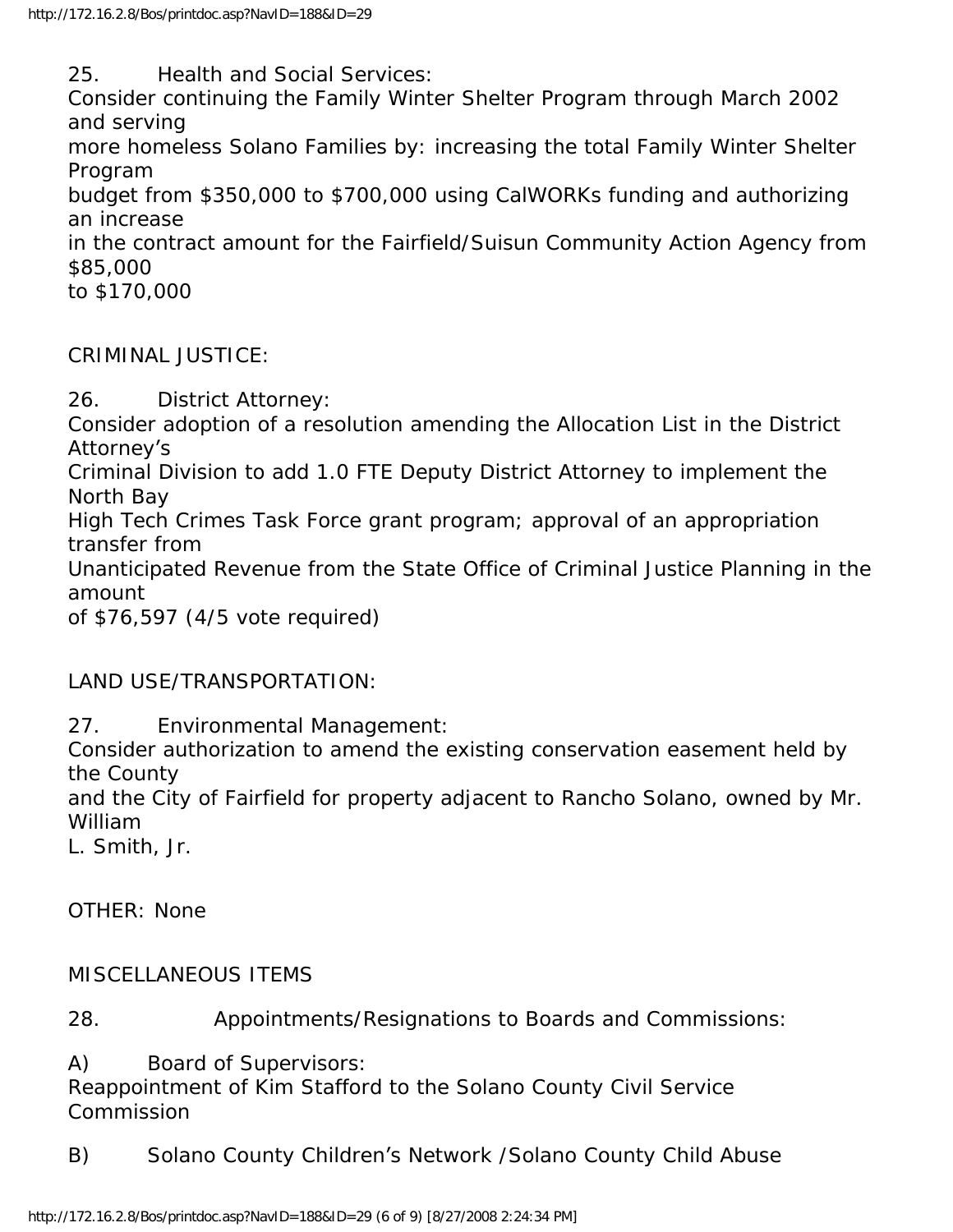http://172.16.2.8/Bos/printdoc.asp?NavID=188&ID=29

Prevention Council:

Acknowledge the resignation of Mike Robak from the Child Abuse Prevention Council

29. Closed Session: Litigation: Logisys v. Solano County; Litigation: Bailey v. Saenz;

Property Negotiations: 2100 West Texas Street, Fairfield (Assessor Parcel 028- 103-120);

Negotiating Parties: Jim Werdell, Director of Solano County General Services and

Panatonni Development Company; Under Negotiation: price and terms of payment;

30. Report of Action in Closed Session (if applicable)

31. Adjourn

MEETING CALENDAR (DATES AND TIMES SUBJECT TO CHANGE)

1/8 12:00 p.m. Solano Partnership Against Violence, **Upstairs** Conference Room, 501 Texas St., FF 1/8 4:00 p.m. Maternal, Child, and Adolescent Health Advisory Board, 1735 Enterprise Dr., Bldg.2, Conf. Rm. 1, FF 1/9 6:00 p.m. Solano Transportation Authority, 333 Sunset Ave, Suite 230, Suisun 1/9 9:00 a.m. Yolo-Solano Air Quality Management District, 1947 Galileo Court, Suite 103, Davis 1/9 6:15 p.m. Solano County Fair Board of Directors, Administration Building, Solano County Fairgrounds, Vallejo 1/9 6:00 p.m. Alcohol and Drug Advisory Board, 1735 Enterprise Dr., Bldg. 3, Conf. Rm. 1, FF 1/10 1:30 p.m. Emergency Medical Care Committee, 1735 Enterprise Dr., Bldg. 3, Conf. Rm 1, FF 1/10 6:30 p.m. Solano County Aviation Advisory Commission/Airport Land Use Commission, Nut Tree Airport, Vacaville 1/10 7:00 p.m. Solano County Water Agency, 508 Elmira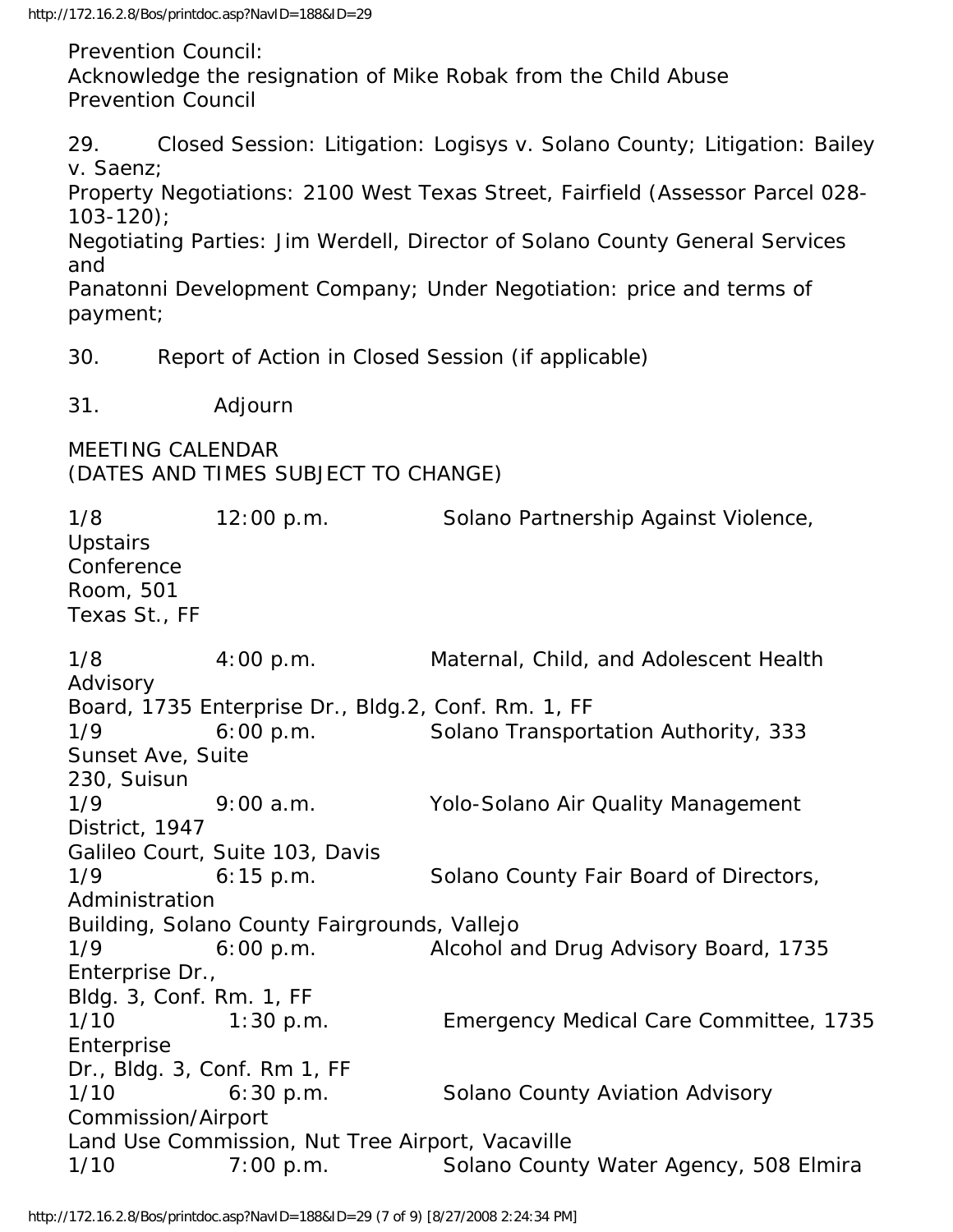Rd., Vacaville 1/11 9:00 a.m. Local Task Force for Integrated Waste Management, Fairfield-Suisun Sewer District Office, 1010 Chadbourne Rd., Suisun 1/15 6:00 p.m. Local Mental Health Board, 1745 Enterprise Dr., Bldg. 2, 2nd Floor, Green Conf. Rm., FF 1/16 9:30 a.m. BAAQMD 939 Ellis St., San Francisco 1/16 2:00 p.m. Health & Social Services Subcommittee, Board of Supervisors Chambers, 580 Texas St., FF 1/16 4:00 p.m. Solano County Equal Employment **Opportunity** Committee, 580 Texas St.,Third Floor CAO Conference Room, FF 1/17 10:00 a.m. Solano County Zoning Administrator, Environmental Management, 601 Texas St., FF 1/17 1:00 p.m. BCDC, MetroCenter, 101 Eighth St., Oakland 1/17 4:30 p.m. Solano County Community Action Agency Advisory Board, 320 Campus Lane, Suisun 1/17 7:00 p.m. Solano County Planning Commission, Board of Supervisors Chambers, 580 Texas St., FF 1/17 7:30 p.m. ABAG Executive Board, Joseph P. Bort **Metrocenter** Auditorium, 101 - 8th St., Oakland 1/18 8:00 a.m. Workforce Investment Board of Solano County, Solano County Office of Education, 5100 Business Center Dr., FF 1/22 9:00 a.m. Board of Supervisors, Board Chambers, 580 Texas St, FF 1/22 5:30 p.m. Vallejo Sanitation and Flood Control, 555 Santa Clara St., Vallejo 1/24 2:00 p.m. Solano County Child Care Planning Council, Childrens Network, 2320 Courage Dr., Ste. 107, Fairfield 1/28 Noon . Child Abuse Prevention Council, Solano County Office of Education, Waterman Room, 5100 Business Center Dr., FF